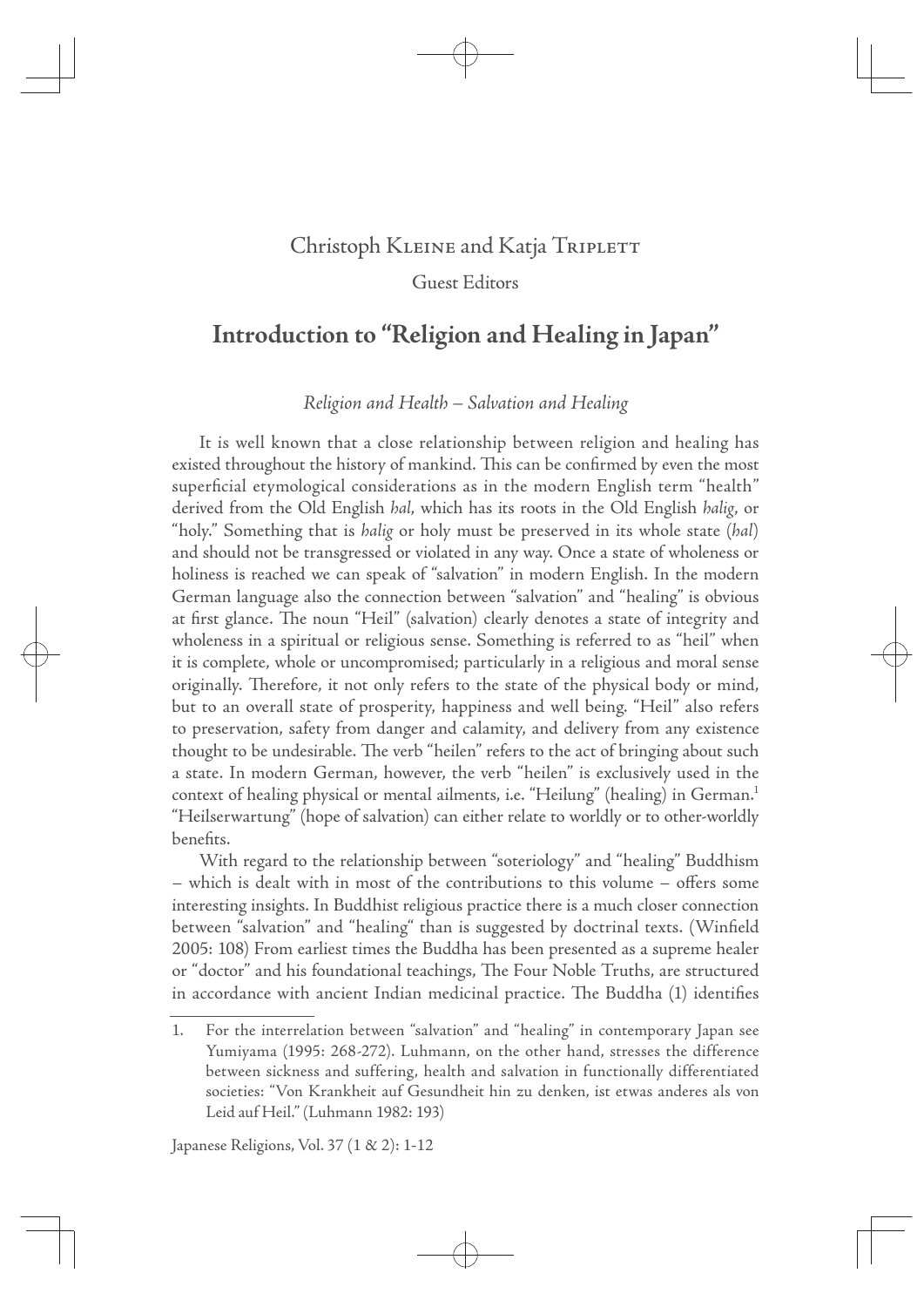the symptoms of suffering,  $(2)$  reveals the causes for suffering,  $(3)$  states that there is a way to heal the disease, and finally (4) prescribes a therapy. In modern medical terms the Buddha presented his path according to the four medical principles of (1) diagnosis, (2) etiology, (3) recovery and (4) therapeutics. Thus Buddhist practice was originally designed as a method of healing the fundamental suffering of sentient beings who are shackled to the cycle of birth and death (samsara). To be healed means to escape this cycle, i.e. to transcend the three realms of existence (i.e. the realms of desire, of form and of formlessness) that are governed by the laws of karma. However, as is the case with most religions, it could be said that much of common Buddhist practice was in reality never primarily concerned with such lofty ideals as final salvation, but more with mundane afflictions such as "ordinary" physical or mental maladies.

 $\oplus$ 

# Coping with Contingency – Healing as a Religious Function

According to a well-established theory, formulated by the German sociologist Niklas Luhmann (1927–1998) and others, the major function of religion lies in its capacity to enable people to cope with contingency ("Kontingenzbewältigung"). (Luhmann 1982: 154) Something is contingent if it could just as well be otherwise. Formally, contingency is defined as the negation of impossibility and the negation of necessity, or to put it in simpler terms: everything that is possible but not inevitable is contingent. (Luhmann 1982: 187) According to Luhmann, $^2$  religion has the function to transform indeterminate contingencies into determinate or at least determinable contingencies. (Ibid.) Our health clearly is contingent because we could as well be sick as healthy. This means that sickness is always what Luhmann calls "appresented" together with the presence of health. The unpredictability of health implies the possibility of disappointment with regard to one's expectations. Since disappointments are anticipated but not concretely predictable, they can generate fear. And because disappointments do in fact occur from time to time, they generate uncertainty with regard to the validity and reliability of our expectations. Thus fear can arise in reaction to the problem of the indeterminacy of disappointments in relation to certain expectations. Uncertainty on the other hand refers to the problem of the indeterminacy of expectations that must be dealt with in the face of a certain disappointment. According to Luhmann (1982: 117), religion fulfills the function of interpreting and absorbing the indeterminacy of disappointments in both respects.

<sup>2.</sup> Luhmann has slightly shifted his focus in later years in that he "now postulates that religion tries to observe the paradoxical unity of the difference between the observable and the unobservable." (Laermans and Verschraegen 2001: 13; cf. Luhmann (2000: 31)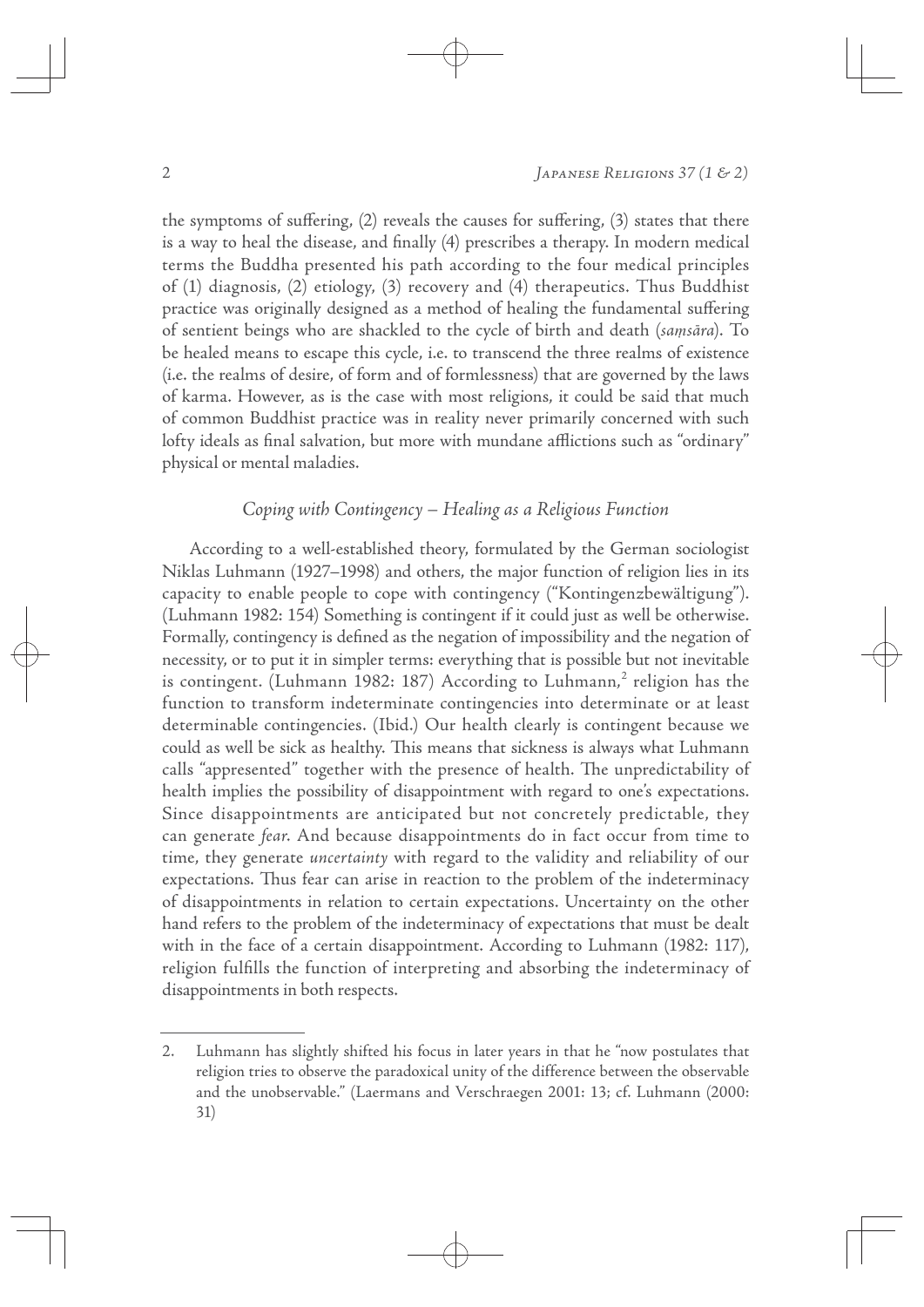Furthermore, religion, says Luhmann, reduces the disturbing contingency of human salvation ("Heil") by – among other things – correlating the contingent factors "life conduct" ("Lebensführung") and "state of salvation" ("Heilszustand") in a non-contingent way, i.e. by structurally linking these factors by invariant correlations of the "if-then-type." (Luhmann 1982: 154) If one has the correct faith or good karma, repents and atones, lives a moral life, and performs the right rituals, then one will achieve worldly and/or other-worldly religious benefits ("Heilsgüter").<sup>3</sup> Thus, religions transform the indeterminacy of salvation and suffering, health and sickness into something seemingly determinable. Among all worldly religious benefits, health is  $-$  no doubt  $-$  the most essential and desired.

 $\oplus$ 

In functionally differentiated societies, religion as a social system concentrates on its central "Bezugsproblem", i.e. the transformation of indeterminacy into determinateness. As the simultaneous existence of indeterminacy and determinateness or transcendence and immanence is, according to Luhmann, a general problem of every social system, religion defines the solution of this generalized problem as its specific function that cannot be fulfilled by any other system.

In societies that are not fully functionally differentiated – and this is true for all "pre-modern," primarily segmented or stratified societies – the degree of specialisation of the social systems in regard to a specific problem is not as pronounced as in modern, fully functionally differentiated societies. This means, e.g., that the system of religion fulfills functions that are also addressed by other systems. However, the system of religion fulfills these functions in a different way: religion as system *a* solves problem  $x$  but it does not solve the problem  $x$  as do systems b, c, d etc. (Luhmann 1982: 9) Applied to the area of healing we see that Buddhist virtuosi primarily apply mantras, dhāraņīs and rituals, etc. for healing. This does not mean they do not also apply usual "secular" healing methods known in the medical conceptions of the society under consideration. For instance, this is the case in India with the close connection between Buddhist monasteries and the healing methods of  $\bar{a}$ *yurveda*, which are not directly based on Buddhist teachings. (Zysk 1991) From the view of systems theory, healing processes that have no direct bearing on the exclusively religious differentiation of transcendence/immanence, are conducted outside of the system of religion and are not elements of religious communication. In the absence of a fully differentiated system of medical healing

<sup>3. &</sup>quot;Worldly religious benefits" or "diesseitige Heilsgüter" are precisely what in Japanese is called genze riyaku 現世利益 and is often conceived of as the core of Japanese common or primal religion. (Tanabe and Reader 1998: 27; Pye and Triplett 2007: 13-14, 93). According to Max Weber this is by no means typically Japanese, on the contrary: "Religiös oder magisch motiviertes Handeln ist, in seinem urwüchsigen Bestande, diesseitig ausgerichtet." (Weber 1985: 245; cf. Weber 1988: 249)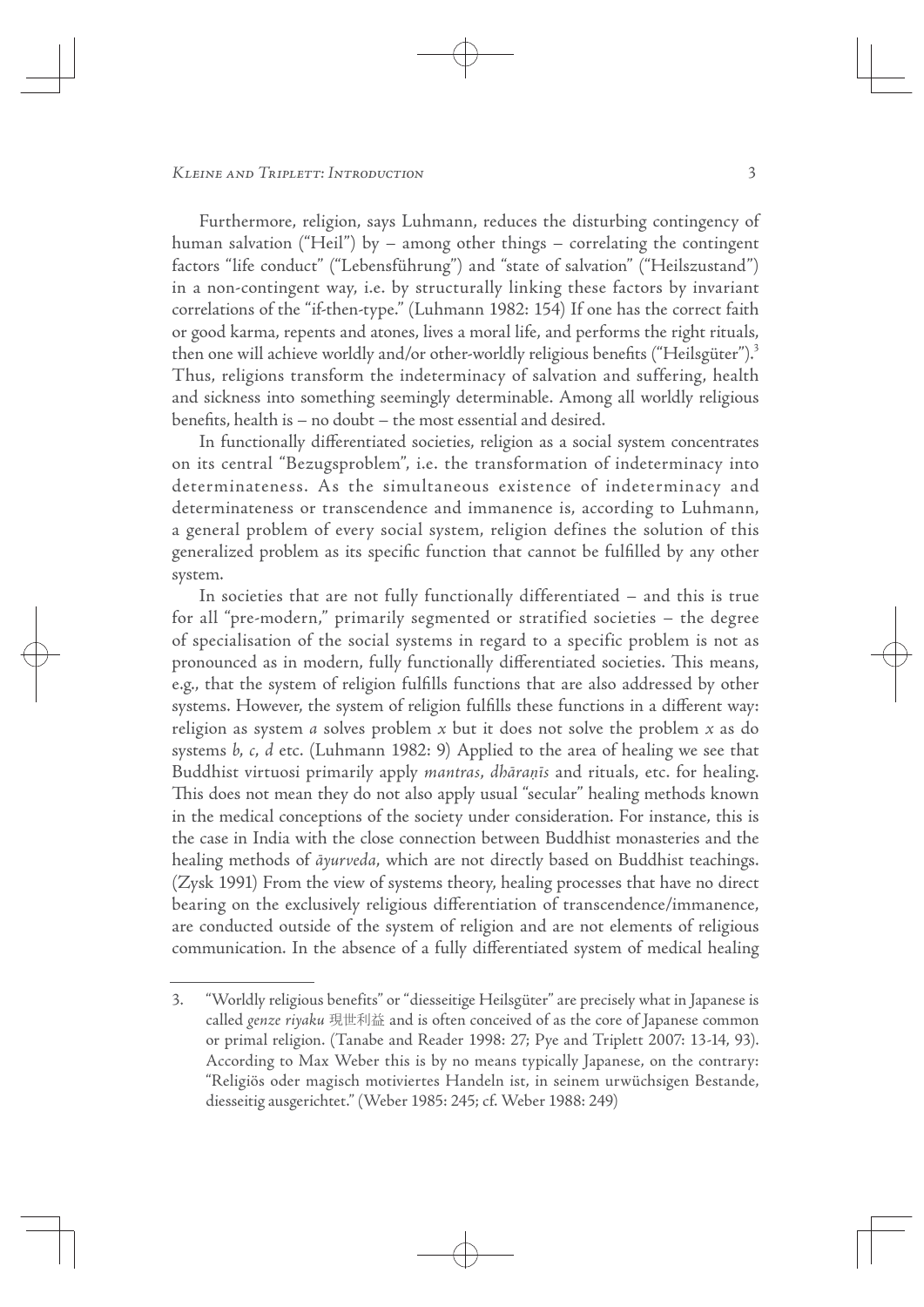that works with the main differentiation of sick/healthy and fulfills the social function of "defence against external threats on society by diseases" (Krause 2005: 234), Buddhist virtuosi assumed the task of healing the sick in most pre-modern societies in addition to their other tasks.

 $\oplus$ 

The case is quite different when specifically Buddhist methods are applied that are directed at "relative transcendences" because these emanate from numinous powers such as spirits and demons that cannot be empirically directed or made available in the ordinary state of mind. Remarkably, Buddhist orthodoxy views the manipulation of "relative transcendent" forces as belonging to the domain of "[inner] worldly" (laukika; Jap. [se]ken  $[\![\n\pm\vec{e}]\!]$ ) actions. Only communications that refer to "absolute transcendences," i.e. to matters outside of the laws of karma such as nirvā*˷*a, buddhahood, full, complete enlightenment, Buddha-nature etc. count as fully "non- or trans-worldly" (lokottara; shusseken 出世間) in the Buddhist view. Because Buddhism, as perceived in terms of elite discourses, located its exclusive competence in the domain of what was determined as lokottara, "orthodox" Buddhists in modern Japan could easily relinquish healing activities – so important in the view of their clients – to the experts in the system of medical healing, i.e. to the approbated doctors. This does not mean, however, that those with health problems did not continue to visit religious virtuosi including Buddhist priests.

# Terminological problems and the question of boundaries

When religious men and women attempt to heal someone with religious means we usually speak of faith healing, spiritual healing and the like, suggesting that these healing methods have a specific quality different from biomedical methods in the modern sense. The assessment of their effectiveness as well as the interpretation of the actual underlying process and the nature of the impact vary greatly from observer to observer. (Cf. Quack et al. 2010) Religionists seem generally to assume that transcendent forces act in the immanent world and that these forces can both harm and heal. In religious traditions that deny the efficacy of "relative transcendences" for theological reasons, faith itself is thought to have healing power. While non-religious persons are inclined to dismiss the application of transcendent forces for healing as superstitious acts of unenlightened, magically thinking individuals, members of western, predominately Christian societies seem to be at least willing to acknowledge faith as an effective factor in healing procedures. Under the premise that many physical diseases are caused or influenced by psychological factors, religious forms of medical treatment as a minimum can produce a placebo effect. Especially the USA that is quite strongly influenced by religion compared to Western and Central Europe, has in recent years seen a sharp increase in research on the influence of religiosity on health. Some of the scientific studies show surprising results, such as a recent study on the effectiveness of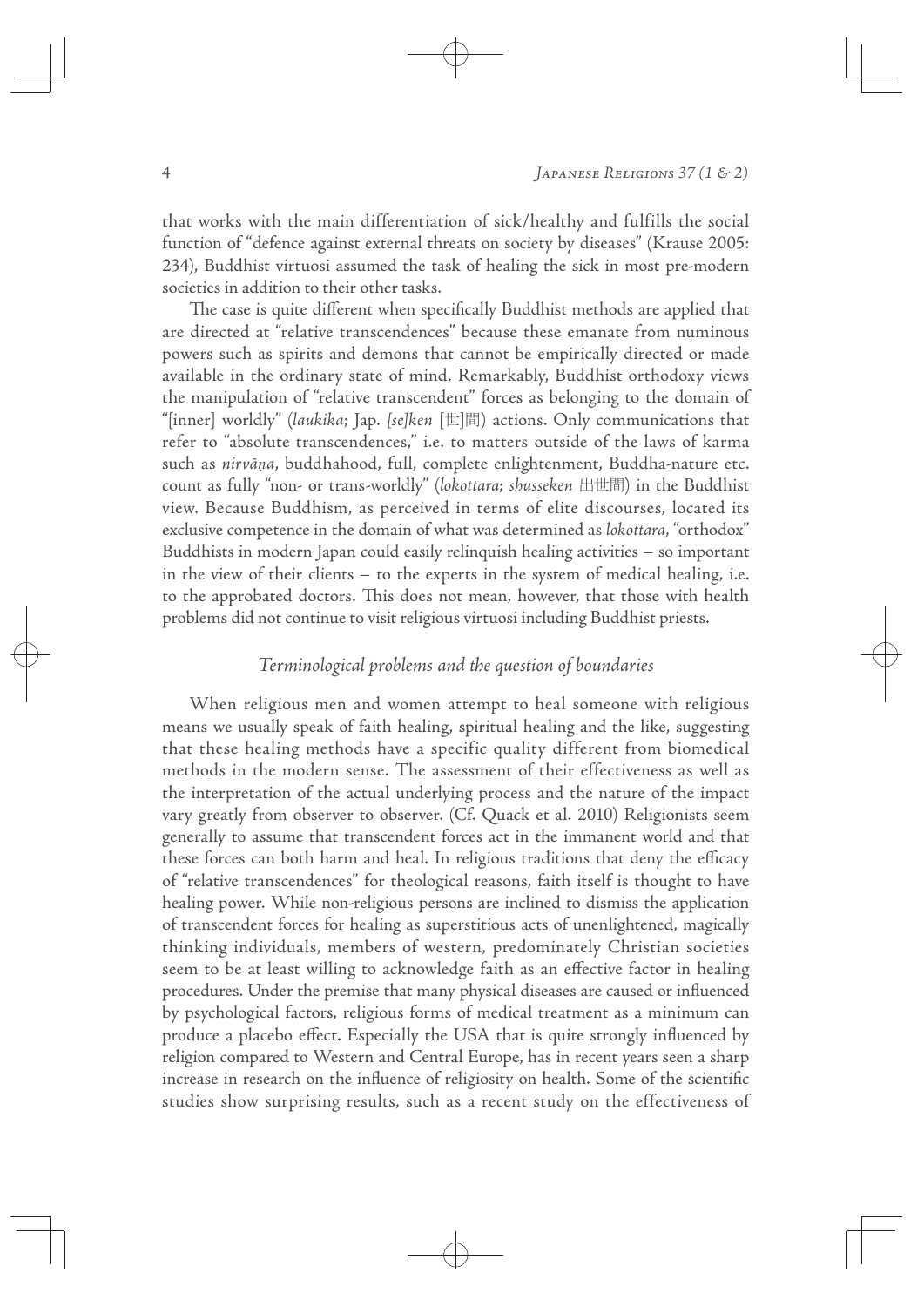"intercessory prayers": seriously ill patients who had prayers said for their healing and who knew about the prayers died in significantly higher numbers compared to two other test groups. The first test group consisted of patients to whom prayers were directed but who did not know about it, and the second test group had no intercessory prayers and did not know whether prayers were directed to their healing or not. The research team drew the following conclusion from the study: "Intercessory prayer itself had no effect on complication-free recovery from CABG [coronary artery bypass surgery], but certainty of receiving intercessory prayer was associated with a higher incidence of complications."4

 $\oplus$ 

Similar conclusions were drawn from studies on belief in witches in contemporary Africa. The belief of being bewitched can indeed be deadly, not only for the assumed victim (who are found to have died of stress-related disorders) but also for the assumed applier of the curse, inasmuch as alleged sorcerers are frequently killed by those who believe that they or their relatives have been bewitched. (Hutton 2007: 129–130) From this the "enlightened Western European" sees his general worldview in a way confirmed: ritual, magic, religious or spiritual acts are not effective of themselves  $-$  as opposed to the application of approved medical drugs or surgical interventions  $-$  but only affect the psyche. The firm belief in the influence of transcendent forces affects the psyche and the psyche in turn affects the physical body. Because there is no direct connection in terms of effect between the healing act and becoming healthy (or in the case of witchcraft between the curse and death), the respective therapies or procedures are deemed "irrational" since they are based on a wrong assumption of causalities. From the view of theories of action, however, the behaviour of religious healers and their clients is not irrational in the least. James George Frazer has emphasized that "magical" acts are – and arguably this is the case with most instances of "ritual healing" from the perspective of the comparative study of religion – not at all irrational and unscientific:

Wherever sympathetic magic occurs in its pure unadulterated form, it assumes that in nature one event follows another necessarily and invariably without the intervention of any spiritual or personal agency. Thus its fundamental conception is identical with that of modern science; underlying the whole system is a faith, implicit but real and firm, in the order and uniformity of nature. The magician does not doubt that the same causes will always produce the same effects, that the performance of the proper ceremony, accompanied by the appropriate spell, will inevitably be attended by the desired result, unless, indeed, his incantations should chance to be thwarted and foiled by the more potent charms of another sorcerer. (Frazer 2002: 4)

<sup>4.</sup> National Center for Biotechnology Information; http://www.ncbi.nlm.nih.gov/ pubmed/16569567.1.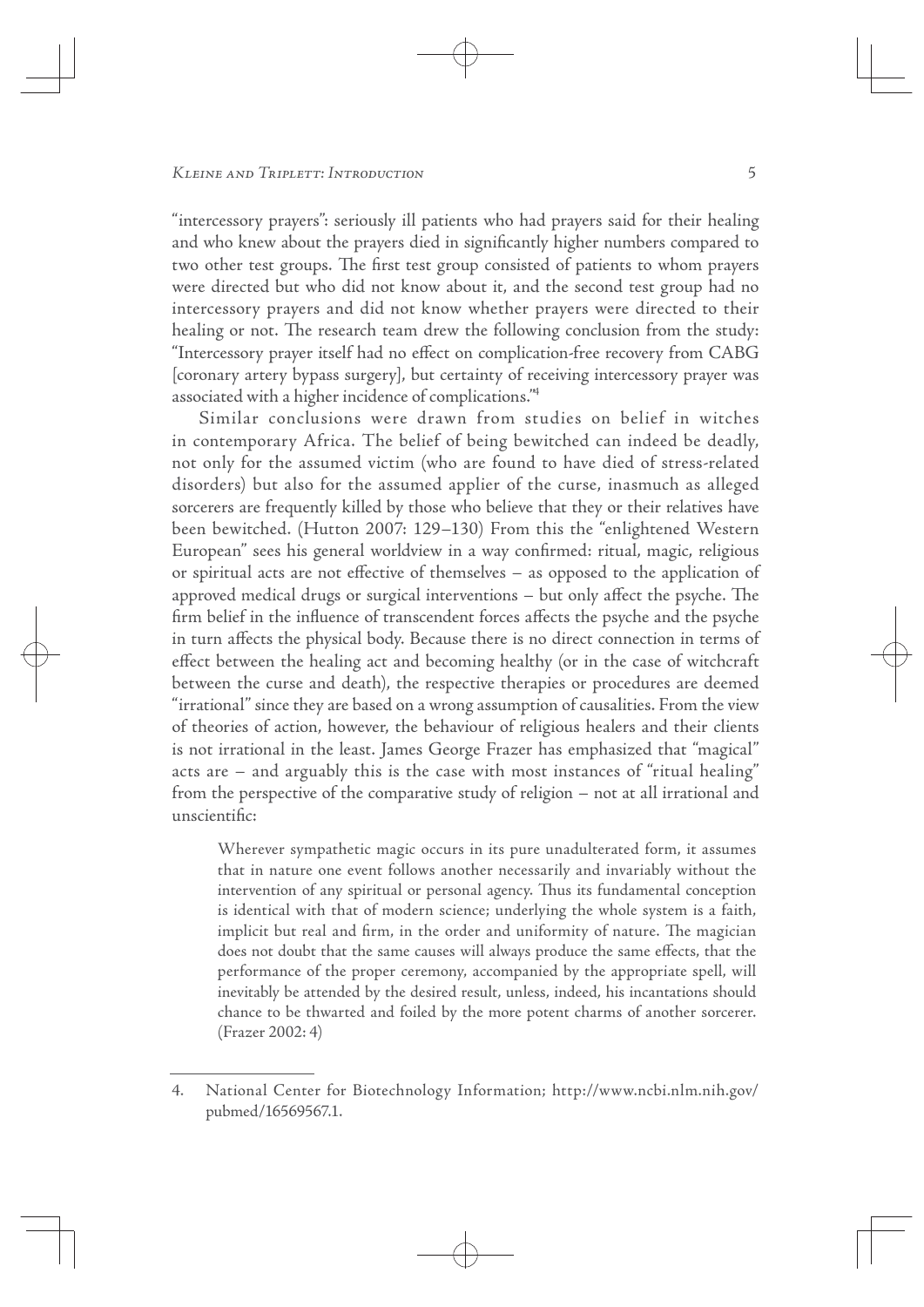6  $\left[$  APANESE RELIGIONS 37 (1 & 2)

Max Weber also alluded to the fact that religious or magically motivated acts are at least rational in a relative sense, especially in their "primordial form." According to Weber (1985: 245) such acts may not necessarily work according to (proper) means and purposes but at least according to rules of experience. In this context we would like to refer to the "practical syllogism" of the Finnish philosopher and logician Georg Henrik von Wright who in his "schema of practical inference" defined rational acts in the following way: "A intends to bring about  $p$ . A considers that he cannot bring about  $p$  unless he does  $a$ . Therefore,  $A$  sets himself to do  $a$ ." (von Wright 1971: 96; cf von Wright 1972) It is obvious that religious, magical or spiritual healing procedures and treatments are deeply rational in the above sense. They can be also designated as purpose-rational ("zweckrational") acts in Weber's terms: in the context of a given worldview someone acts intentionally, systematically and according to set rules with the purpose to heal.<sup>5</sup>

 $\oplus$ 

If the so-called "alternative healing methods" of modernity cannot be termed "irrational," how do they differ then from scientifically approved medical methods? Put very briefly, two points are usually mentioned by representatives of the modern age in regard to the differentiation of religious and scientific healing methods:

- 1. According to the criteria of modern science, religious healing methods are based on implausible explanations of (a) the causes of disease and (b) the causal relationship between treatment and healing.
- 2. Convincing empirical proof for the effectiveness of religious healing methods is non-existent.

A close look at these arguments against religious healing methods reveals the argumentation as questionable. The effectiveness of scientifically approved medical methods cannot always be substantiated convincingly either; they do fail sometimes. In other cases there is empirical evidence for the effectiveness of a therapy while the mechanism by which it works are unclear. Therefore, the decisive difference between religious and medical methods seems to be their being based in diverging worldviews that are created and reproduced by communications within the respective systems – the system of religion and the system of science-based medical healing. In societies that are not at all, or to a low degree, functionally differentiated, the boundaries between "religious" and "medical" healing methods are by nature

<sup>5.</sup> We are aware that the assumed purpose of a healing ritual does not necessarily have to be identical with the actual purpose. The ritual can be conducted by purely following accepted instutionalised norms: These actions officially present a purposeful and responsible step to ward off a crisis (such as an epidemic, disease of a ruler, or drought). The actual purpose is in this case to mediate assurance that all possible actions, regarded as adequate by tradition, have been taken, even though the action (the ritual) itself, does not cause – or is expected to cause – an end to the crisis.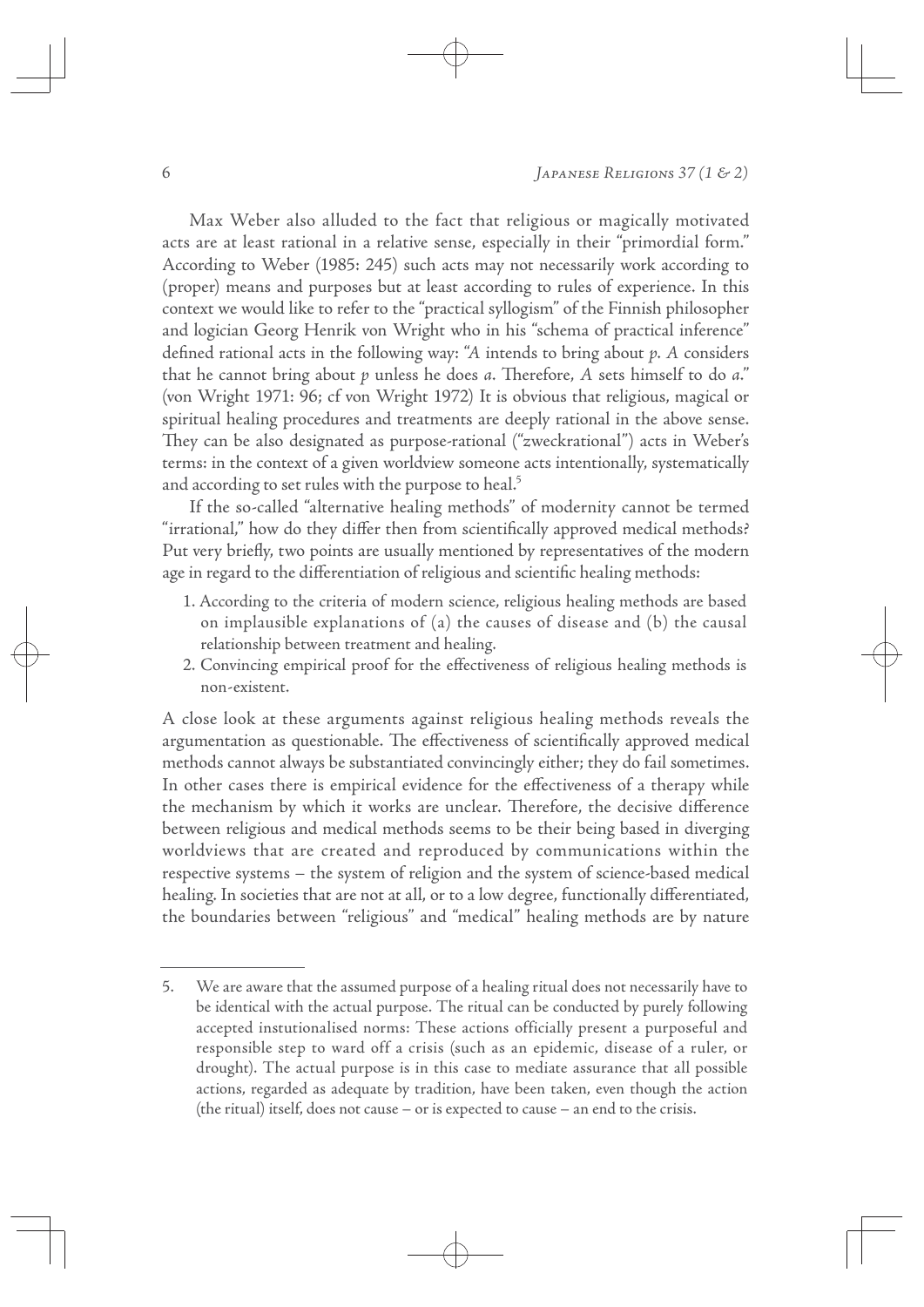quite difficult to draw clearly.<sup>6</sup> We would like to point out that one can also see various approaches and ideas in medical healing in pre-modern societies. As mentioned above, healing methods that were not directly deduced from a particular religious worldview existed in ancient India – as elsewhere in other cultures. Neither were they developed on the basis of communications revolving around the binary code of transcendence / immanence. Participants in the practical application of the healing methods probably did not care about, or were aware of, the origin or rationale of these various "religious" or "secular" methods, so it seems to be a purely modern academic exercise.

 $\oplus$ 

Usually, one distinguishes between proto-medical or proto-scientific and purely religious, "magical" healing methods in regard to pre-modern societies. According to the modern materialist worldview, the treatment of diseases with substances such as herbs, plants, minerals etc. is assumed to have been more "rational" and more "scientific" than the ritual application of prayers, spells and incantations. Owing to the widespread assumption, furthermore, that healers (especially female healers) of former centuries had a profound knowledge – now largely lost – of healing herbs, books about the herbal lore of Hildegard von Bingen, for instance, enjoy great popularity. In fact, the assumption of the *scientific* character of the medieval "herbal medicine" or the materia medica is seen to be questionable by modern science, mainly because "material" and "spiritual" methods cannot be distinguished clearly. The taking of particular substances, for instance, usually occurred in a ritual context that was integral to its effectiveness. Moreover, the effectiveness of these substances – at least in posological (dosage) terms – is highly debated today. That healers of past ages administered their drugs on the basis of empirical observations is also not a tenable argument in most cases. This is reminiscent of the Chinese tradition of administering cinnabar because of its alleged ability to prolong life. Observations must have shown that the intake of cinnabar is highly hazardous to the health of the patient. However, the underlying theory was much more resilient than the empiricism – which by the way is not limited to pre-modern phenomena! What category then should we use for practices such as the intake of water in which a slip of paper with dhāra*˷*īs was dissolved? Or the application of sand ritually empowered or "charged" with mantras?

For heuristic purposes key terms such 'faith healing,' 'ritual healing,' 'magical healing, 'religious healing,' 'medicine,' 'scientific medicine' and *materia medica* have been kept throughout the contributions to this special issue of Japanese Religions

<sup>6.</sup> We assume that there was already a differentiation into a "secular" system of medical treatment in Japan in the 8th century CE as evidenced by the existence of a comprehensive codex of medical law, the Ishitsu-ryō 醫疾令. Access to "secular" medical treatment was, however, limited to members of the elite. Therefore, religion continued to take over the task of medical healing of the ordinary people. but not exclusively so.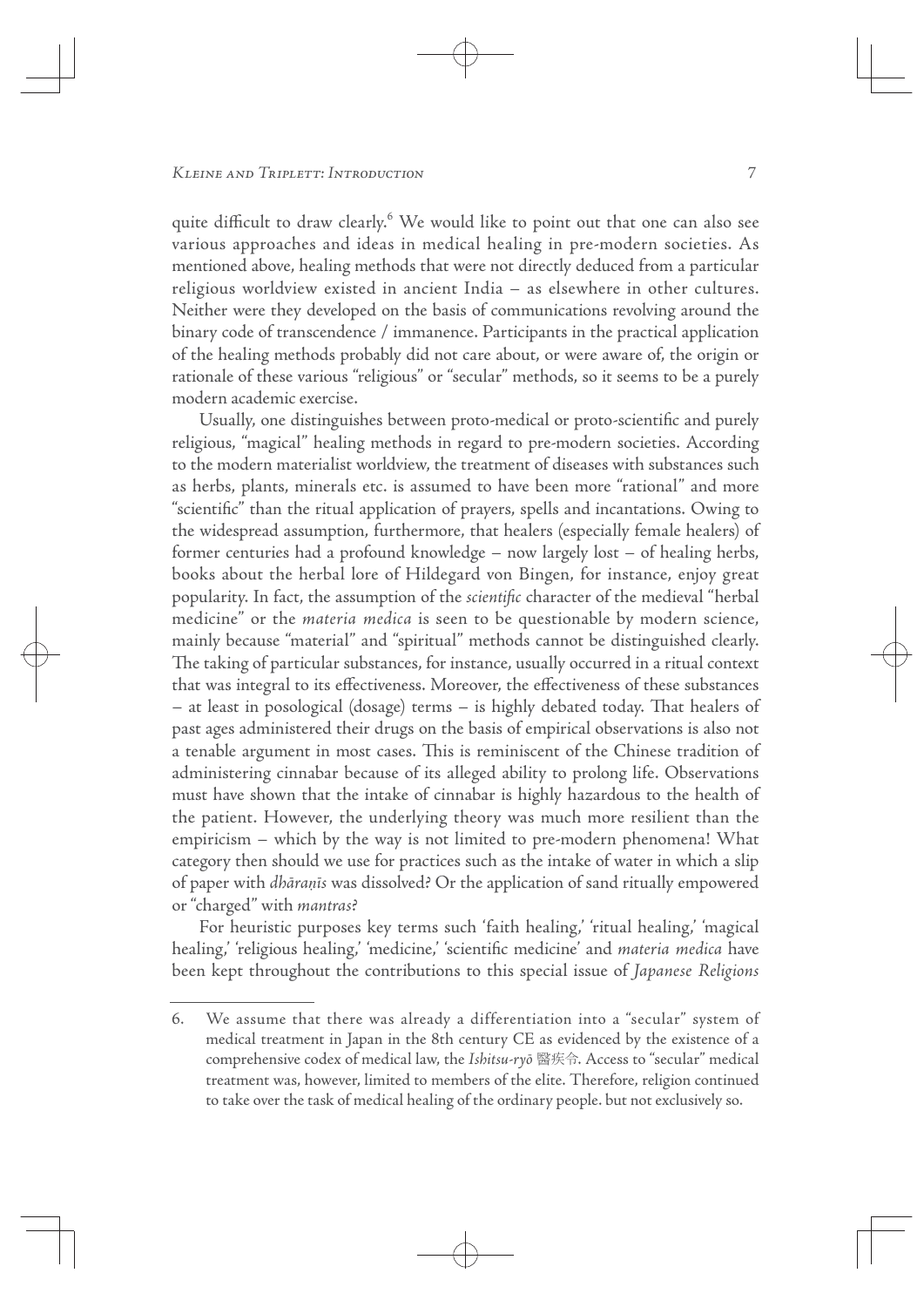and are used to show that, despite the problematic presupposition of a dichotomic relationship especially between "faith healing" and "scientific medical healing," agents acting within the field or sphere of religion in the narrower sense interacted with other members of society in ways the authors of this special issue thought to be significant in understanding religion and healing in Japan.

 $\oplus$ 

# Introduction to the Contributions

In the first contribution to this special issue, Christoph Kleine shows that the healing power of miracle working monks and other "religious" healers in late Heian and Kamakura period Japan appears to be connected more to a matter of personal charisma than by a "charisma of the office" acquired by belonging to a state controlled institution as was the case in earlier times. Kleine analyses early sources from various literary and Buddhist legends embedding the development from an institutionally routinized, bureaucratized, depersonalized and rationalized "charisma" via a "charismatic turn" in the Kamakura period with its heightened demand for charismatic leadership, to the activities of charismatic monks such as Hōnen Shōnin (1133-1212). Kleine follows Max Weber's famous analysis of institutional developments from a charismatic leader or prophet in the first generation of a new religion to an increasing bureaucratization of the initial charismatic action that culminates in the forming of a church with priests acting as religious experts. In medieval Japan, this development is recognizable, but has apparently happened in reverse order. Kleine sees one important reason for this "charismatic turn" in an increasing individualization of Japanese society in late Heian and early Kamakura Japan and a sense of heightened crisis, especially in the religious sphere, and therefore a high demand of charismatic personalities supporting others on their path to salvation.

Paul Groner presents in his article an in-depth study of the religious life and healing activities of an ascetic named Shuichi Munō 守一無能 (1683-1719) thus illustrating important aspects in a movement of Pure Land Buddhist (Jōdo-shū) monks who sought renouncement of the world. This movement had already begun in the 15<sup>th</sup> century and extended through the Edo period. Munō with his extreme ascetic practices that even included self-castration and not accepting medical treatment in his final illness at a fairly early age clearly belonged to this movement. This world-renouncer did not, however, spend his entire life in seclusion, but was known for his intense proselytizing efforts among the populace that was recorded in writing and published by his disciples in various chronicles. In his sermons and personal conversations with numerous people Munō emphasized the physical benefits and healing from bodily ailments by reciting the nenbutsu, the usually six syllable formula uttered in devotion to the Buddha Amida (Skt. Amitābha/ Amitayus) who resides in his Pure Land, and also dietary instructions that Munō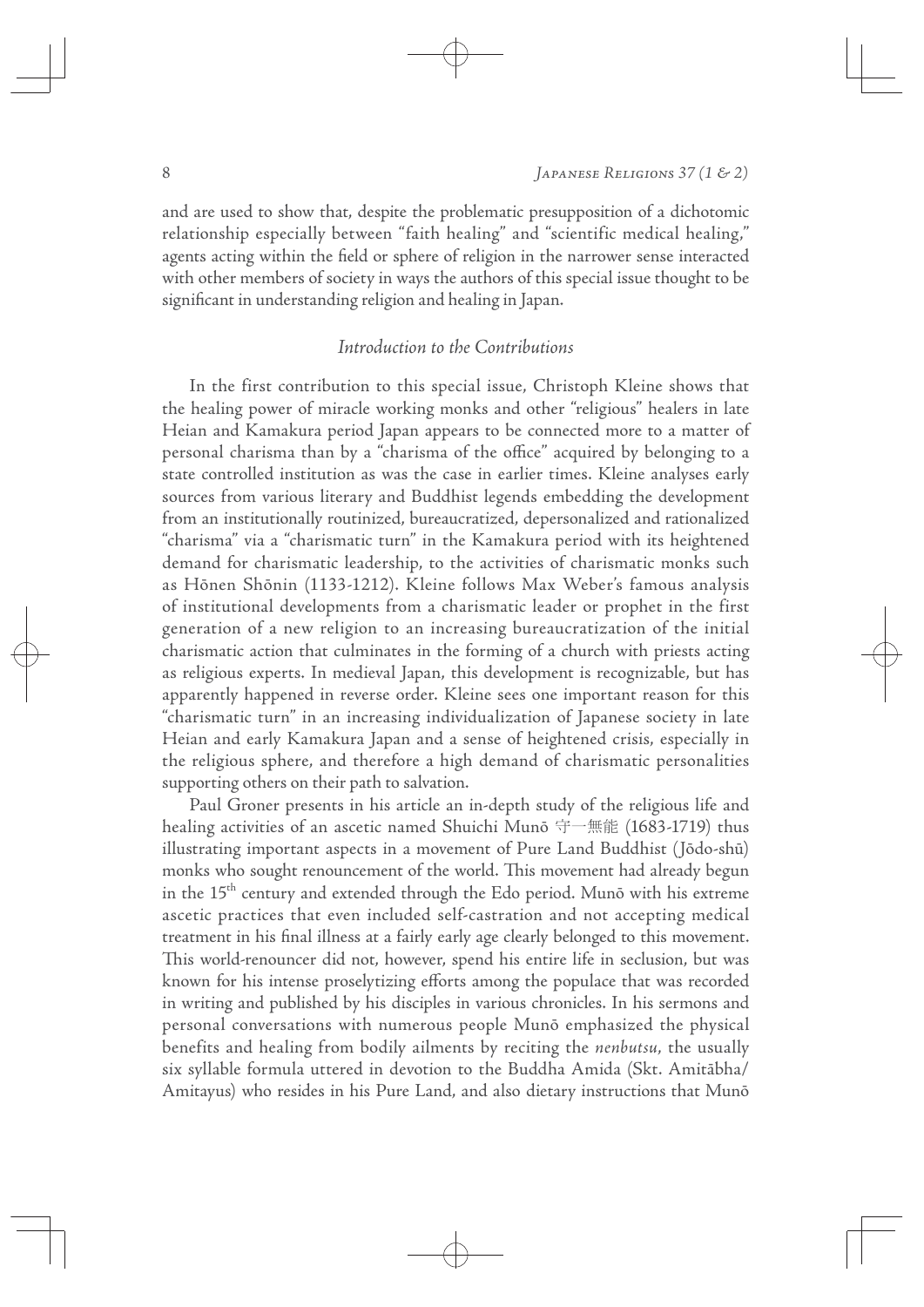assigned individually, such as refraining from drinking alcohol. In Groner's view these dietary recommendations may have helped believers e. g. with sight-related diseases to regain their eye-sight, thus arguing for an actual physical effectiveness in addition to Munō's instructions for ritual and religious practice and his moral guidelines. Groner points out that "illness" and "cure" in the context of Munō's own understanding means not only physical illness in this life, but the condition of life in the world itself. The ultimate cure is to be found in a final birth in a Buddha-land and thus in death, a view that Munō understood could not easily be followed by ordinary people who did not share his extreme longing for birth in the Pure Land, and as follows, his yearning for death, because of their positive involvement with life.

 $\oplus$ 

Next, Katja Triplett returns to the question of an adequate terminology in the academic research of religion and healing in Japan, especially as to the use of the terms 'magical,' 'medical' and 'ritual or religious' healing. Many Buddhist texts clearly show combinations of religious ritual instructions and instructions for the production of medicines from different materia medica; they could be termed 'religio-medical' texts, not fitting neatly into the magical or faith healing category often associated with Buddhist healing. A close look at the famous  $10<sup>th</sup>$  century compilation *Ishinpō*, briefly mentioned above, reveals that this work combines Chinese classical 'medical' sources with instructions for the production and application of talismans and for the uttering of Sanskrit Buddhist incantations. The work cannot, therefore, be clearly sorted into a purely 'scientific medical' category. Medical systems in the widest sense of the term are syncretistic with the human agents circulating knowledge and sharing a contested space. For instance, the Ishin-pō belongs to the circle of court physicians who are described as having been in severe competition with Buddhist monastics and physicians. As Triplett shows, they in fact often had very close ties with court physicians and the court itself. The knowledge circulation of Buddhist formulae thought to have the power of healing physical illnesses and other remedies was not limited to the elite centering on particular temples such as the Daigo-ji, but seem to have been passed on and developed significantly by Buddhist 'miracle workers' outside of the monastic hierarchy in the early and medieval periods, and also throughout later periods of Japanese history. Since these various human agents acted within the same field, that of healing knowledge, Triplett concludes that it is necessary to "unbind" the etic, categorical boundaries of 'magic,''science,' and 'religion' in order to highlight the combinatory nature of healing systems in Japan.

Buddhism and medicine in early modern Japan is the topic addressed by Juhn Ahn in the next contribution. When the Zen master Takuan Sōhō (1573-1646), well-known for his influence on the way of sword fighting, claimed that the illnesses of his time were the result of stagnated ki, or life force, in the body caused by the individual's failure to keep it orderly, thus claiming that the individual is responsible for his or her own well-being. In his medical writings, Takuan borrows freely from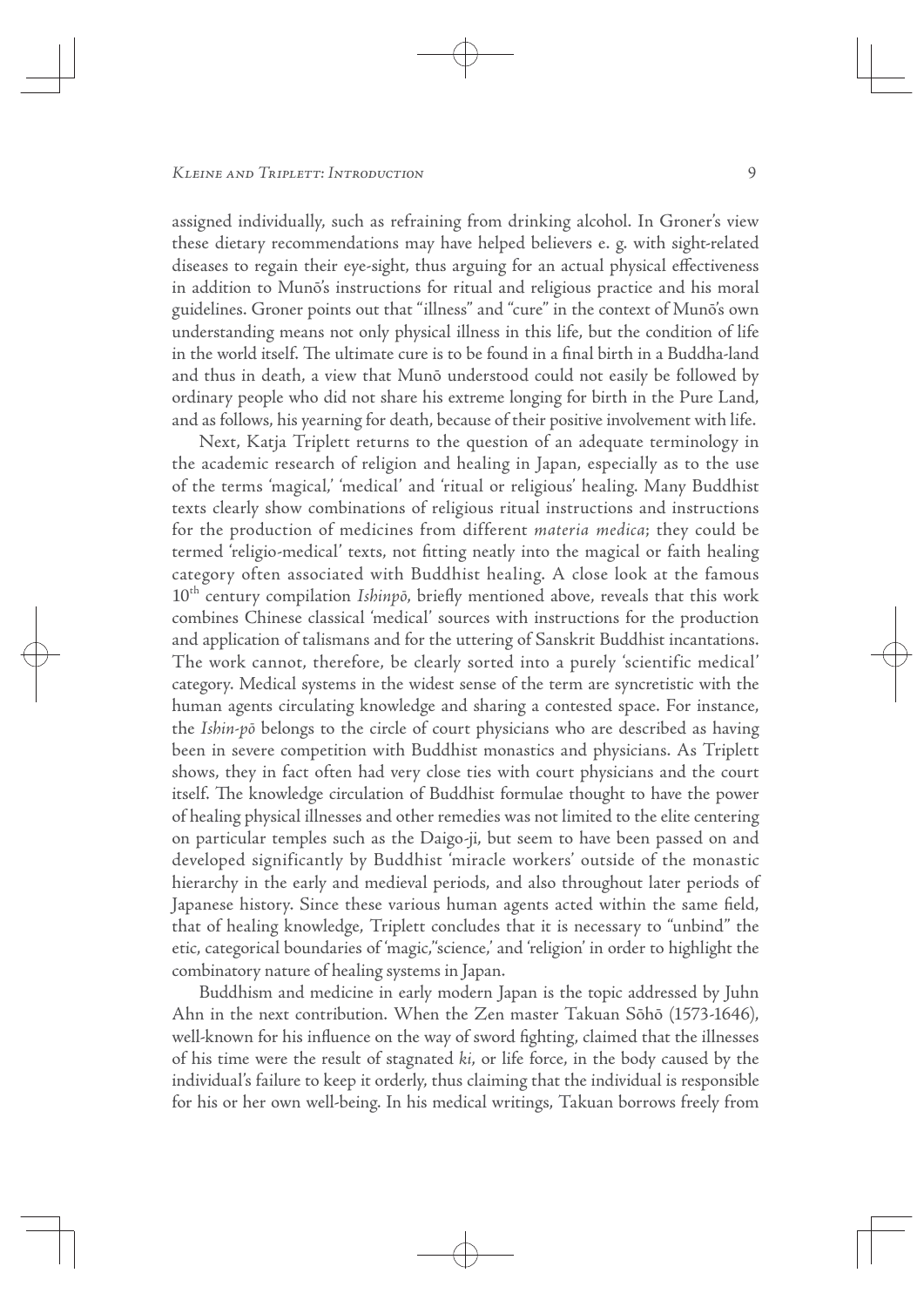10 JAPANESE RELIGIONS 37 (1 & 2)

physician-scholar Manase Dōsan (1507-1594), who began his career also as a Zen monk and is counted as one of the most influential physicians in early modern Japan. Takuan postulates that so-called stagnation diseases caused by "worms" cannot be treated with herbal remedies or acupuncture, only with controlling one's ki, meaning self-regulation in the Zen Buddhist sense. The apparent need for self-improvement or self-cultivation in an early modern society that Ahn depicts as being tightly regulated, bureaucratized, and increasingly socially stratified, can also be seen in the works of the Neo-Confucian scholar Kaibara Ekken (1630-1714). Similar to Takuan, the older Chinese medical paradigm of aiming at the replenishment of ki is abandoned in favor a causing one's ki to move and be kept from stagnation. Access to medical knowledge via newly imported texts from China and works by Buddhist physicians such as Manase was, according to Ahn, an important factor behind the growing awareness of ki stagnation among the literate male elite during the Edo period. The texts under investigation in this article show a growing concern of coping with the new pressures in the strictly ordered Tokugawa society experienced physically as an illness, the "stagnation of ki," thus casting an cognitive experience of unease in popular medical terms of the time.

 $\oplus$ 

Focusing mainly on contemporary healing practices in Japanese new religions, Justin Stein, points to the various scientistic terms and metaphors which founders and representatives of new religions use in order to describe how their modalities of healing work. Scholarly terms such as "faith healing" can be applied etically. However, proponents of new religions claim that faith does not play any role, but that the effect is brought about by changes or manipulations in the cosmic structure of the universe, especially divine light. Stein highlights and compares three related new religious traditions: Mahikari, which is divided into two groups called Sukyō Mahikari 崇教真光 (Sukyo True Light) and Sekai Mahikari Bunmei Kyōdan 世 界真光文明教団 (Church of the World True Light Civilization), and a third group called Shinji Shumeikai 神慈秀明会. These three religions operate healing similarly through manual manipulation of invisible energy, such as "light." Stein brings these spiritual healing techniques into a broader Asian (Indian and Chinese) context to show the wide range of these techniques that aim either at purifying the afflicted person or at re-establishing lost balance, which is seen as the cause for illness and feeling unwell.

In the final contribution to this special issue on religion and healing, Damien Keown outlines ways in which Buddhism is connected to modern medicine today, providing a short historical introduction and addressing basic Buddhist tenets. Keown's essay is the adapted transcript of a conference presentation directed at a general audience of mainly Catholics with a background in pastoral and clinical care. Keown gives an overview of the development of healthcare as an integral part of Buddhist practice also outside of Asia, giving examples of contemporary Buddhist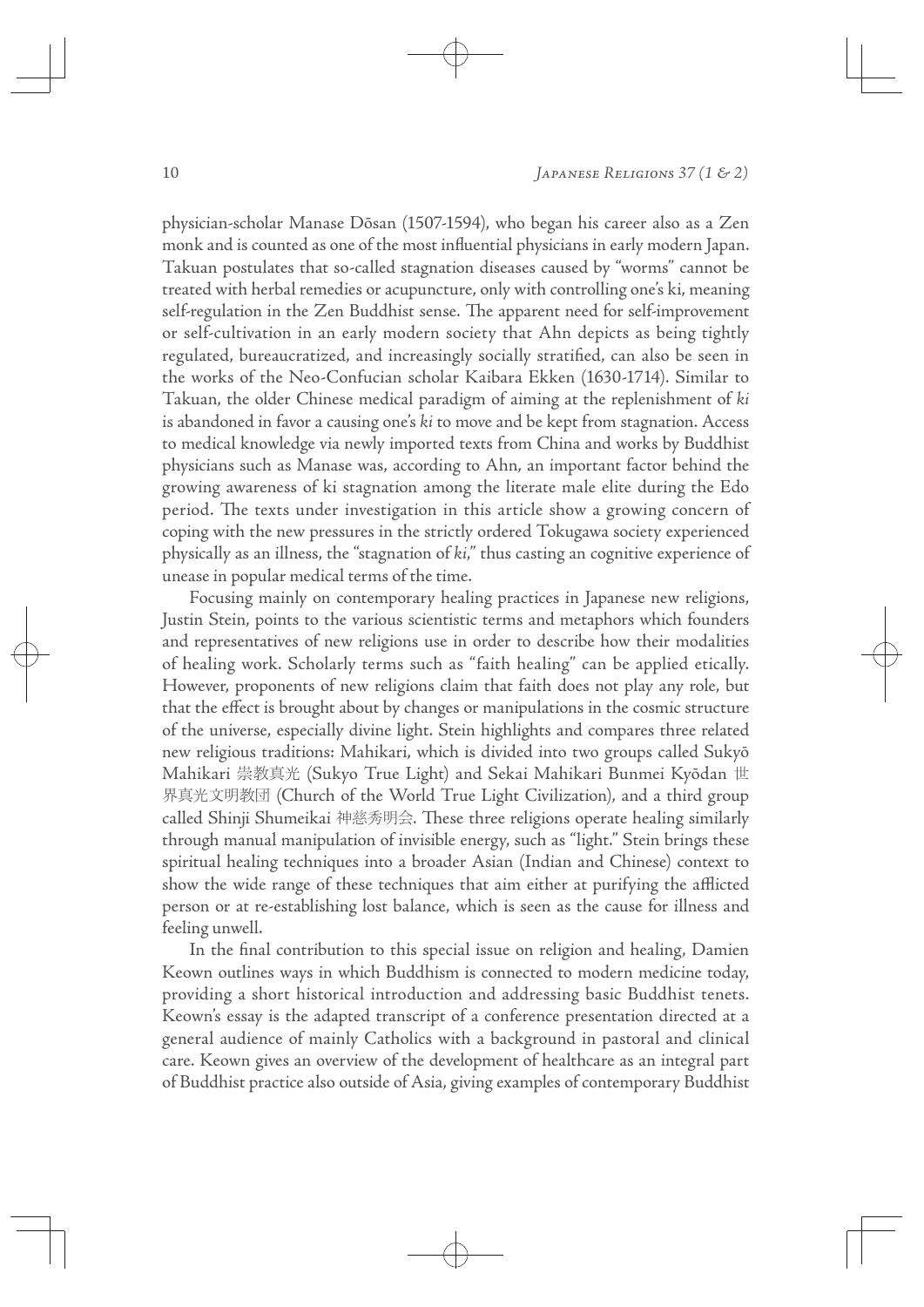charity groups operating in Asia and other parts of the world. Modern biomedicine is often felt or said to be lacking treatment of the entire patient. The role of religion, including Buddhism, may be to bring not only the alleviation of suffering from a particular disease, but of suffering altogether. Keown closes his essay and therefore this special issue by returning to healing as making a person whole, not only in the physical sense but in terms of "salvation".

 $\oplus$ 

The editors would like to thank the authors for their contribution to this special issue of Japanese Religions. With the publication of these articles we hope to stimulate the ongoing discussion on "religion and healing" today.

## **Bibliography**

- Frazer, James G. 2002 [1922]. The Golden Bough. A Study in Religion and Magic. Mineola, N.Y.: Dover Publications Inc.
- Hutton, Ronald. 2007. "The Status of Witchcraft in the Modern World." Pomegranate 9: 121–131.
- Laermans, Rudi, and Gert Verschraegen. 2001. "'The Late Niklas Luhmann' on Religion: An Overview." Social Compass 48: 7–20.
- Luhmann, Niklas, and André Kieserling. 2000. Die Religion der Gesellschaft. Frankfurt am Main: Suhrkamp.
- Luhmann, Niklas. 1982 [1977]. Funktion der Religion. Frankfurt a. M.: Suhrkamp.
- National Center for Biotechnology Information. "Study of the Therapeutic Effects of Intercessory … [Am Heart J. 2006] - PubMed - NCBI." http://www.ncbi. nlm.nih.gov/pubmed/16569567. (Retrieved September 19, 2011.)
- Pye, Michael, and Katja Triplett. 2007. Streben nach Glück: Schicksalsdeutung und Lebensgestaltung in japanischen Religionen. Berlin: Lit.
- Quack, Johannes, William S. Sax, and Jan Weinhold. 2010. The problem of ritual efficacy. Oxford, New York: Oxford University Press.
- Reader, Ian, and George J. Tanabe. 1998. Practically Religious: Worldly Benefits and the Common Religion of Japan. Honolulu: University of Hawaii Press.
- Weber, Max. 1988 [1920]. Gesammelte Aufsätze zur Religionssoziologie I. Tübingen: J.C.B. Mohr.

—. 1985 [1922]. Wirtschaft und Gesellschaft. Grundriss der verstehenden Soziologie. Tübingen: J.C.B. Mohr (Paul Siebeck).

- Wright, Georg Henrik von. 1971. Explanation and Understanding. Ithaka, New York: Cornell University Press.
- Wright, Georg Henrik von. 1972. "On So-Called Practical Inference." Acta Sociologica 15: 39–53.